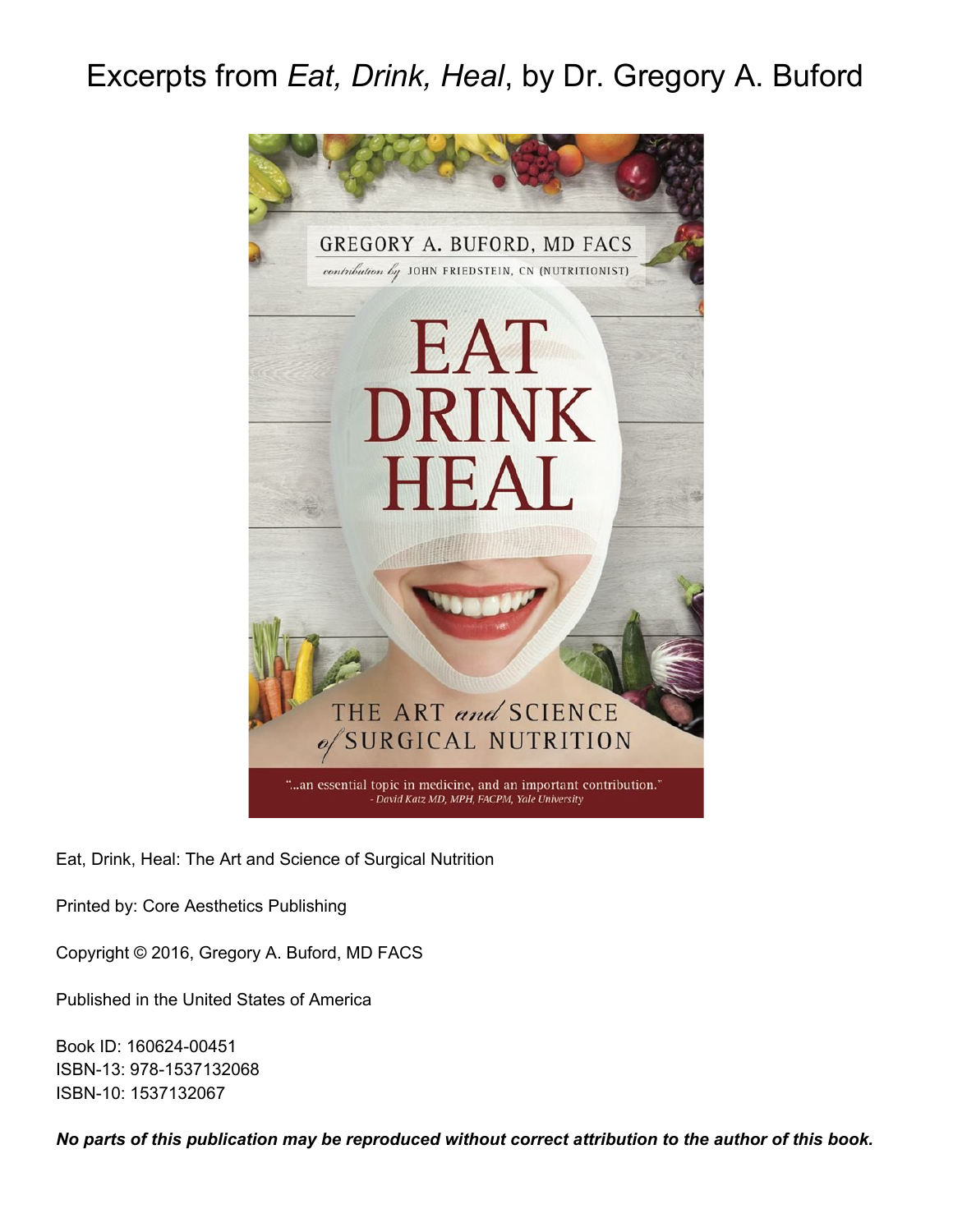## *Eat, Drink, Heal* Table of Contents

- Testimonials
- Foreword
- Preface
- Why This Information Is Important
- How to Use This Book Most Effectively
- What You Need for Optimal Healing
- What You Need for Optimal Health
- Medicine Is Finally Catching Up
- How You Can Learn More

### Why This Information Is Important

#### "*Let food be thy medicine and medicine be thy food*."

#### - **Hippocrates** (philosopher)

### The Problem and Why You Should Care

Imagine a racetrack. Cars are ready to enter. Before they do, they are checked from head to toe—engines scrutinized for the smallest defect or deficiency, and all factors considered for the drive ahead. No driver would ever enter his car without this check, knowing that any missed item, any single problem, no matter how small, could mean the difference between not only winning and losing but also his exiting the car in one piece.

Now, imagine your operation. Every move of your surgeon's hand is calculated and precise, every action intentional. You lie supine on the operating table, your body awaiting the first incision. When the surgery is over, you are taken to the recovery room, where the real journey begins—the journey of healing. What will set the stage for success or for failure has, in many ways, already been decided as a result of actions taken or not taken before you even entered the operating room.

You were prepared. Knowing that after surgery your body would be sent into metabolic overdrive, you prepared by eating healthy, balanced meals in the weeks before and supplemented with essential micronutrients necessary for optimal healing. You knew what was necessary. You prepared and were ready for what lay ahead.

As the weeks pass after surgery, your energy levels rapidly improve, your incisions heal without problems, and you eventually return to your normal life. Your decision to proactively prepare made all the difference in the world, but you are an exception; this is not what normally happens.

Your doctor prepared for this surgery for a good part of his life. His training provided him the latest and greatest in technology and the means to get you safely in and out of surgery. What he was not prepared for is one of the most critical elements to healing itself and something that much of the medical profession refuses to acknowledge as critical to the process of healing.

The medical profession is so focused on technology that it has left behind, and seemingly ignored, one of the most basic elements that can determine the course and the quality of your healing.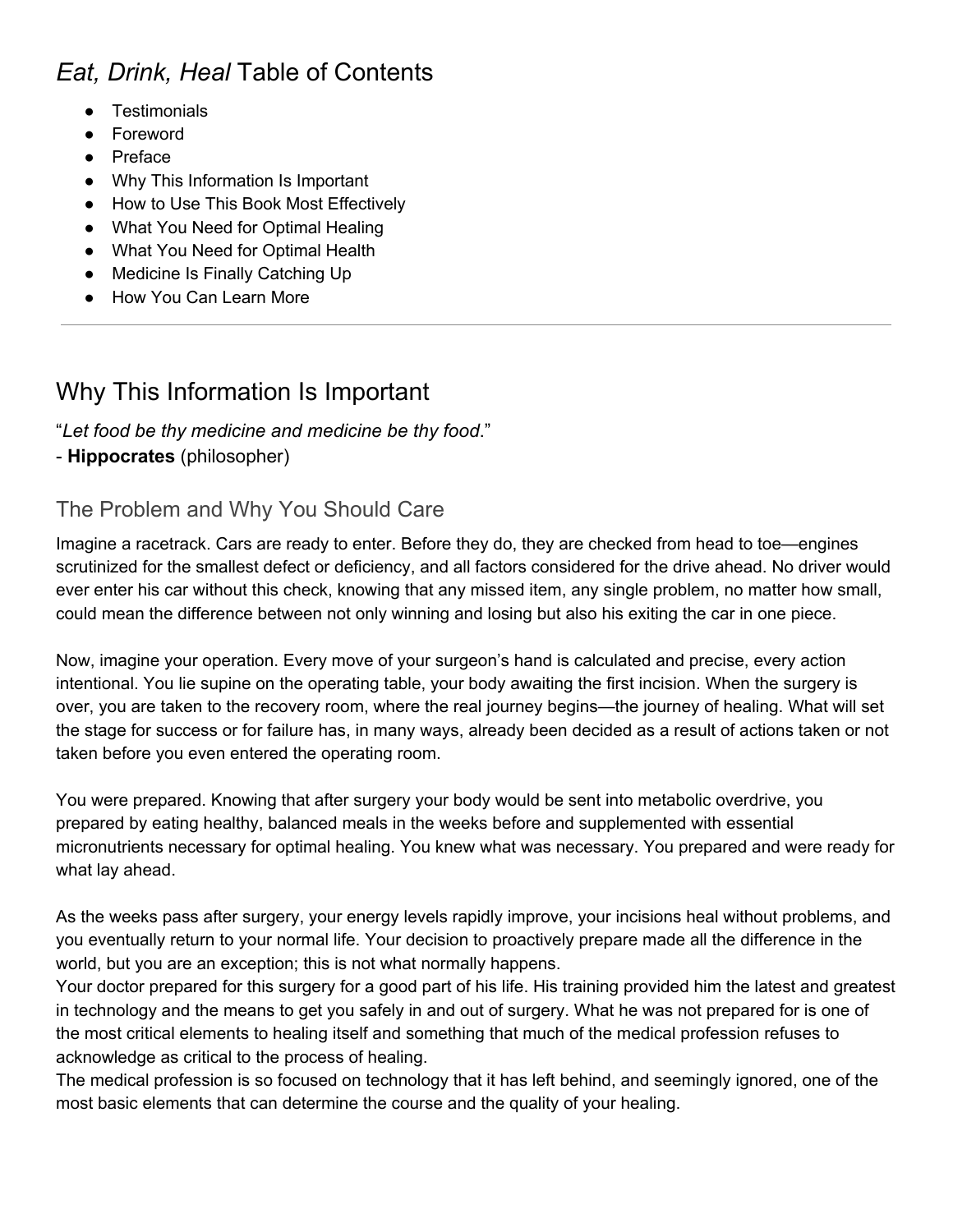In the training curriculum of the top ten medical schools today (as ranked by U.S. News and World Report), only six allotted time to courses that included some focus on nutrition. While there was some emphasis, this information was supplied more in the form of "Curriculum Threads", as opposed to a formal course dedicated to this critical topic. Despite the proven impact of a healthy diet on our bodies under normal conditions, the American medical profession treats its patients with nutritional standards that are outdated, washed-up, and grossly out of sync with the ever-growing database of knowledge regarding nutrition. This outdated information is being taught to our young physicians.

The question that must be asked: Why? Why do we continue to ignore data and devalue the importance of proper nutrition as a means for optimal healing?

There are several reasons, but one of the most apparent is the fact that with an ever-expanding base of knowledge, medical schools must focus on what they deem to be the most essential and filter out that which they regard as less important. Therein lies the problem. Medical school administrators simply do not see nutrition as critical to the training of physicians, and so these young minds are left to gather and assimilate this information on their own once released into private practice.

The interesting twist to this is that more and more physicians are stepping away from convention and taking the lead on their own in guiding their patients to improved outcomes and smoother recoveries by incorporating programs before and after surgery to promote healing. These doctors are the exception and not the rule. The sad fact is that several factors block more global adoption of this strategy, and threaten to do so for years to come, and to do so in combination with other factors which make it even more critical that patients are well-nourished both before and after their procedures.

The first problem is the global lack of emphasis on the importance of surgical nutrition. Little time, if any, is spent on educating the medical student on nutrition, and even less is spent once these young doctors are actively practicing medicine. Most doctors are simply too busy to spend time both educating their patients and educating themselves on what really works and what doesn't, so the same tired information is passed on from generation to generation.

Not only do we not know what we don't know about nutrition, but we also don't have the financial motivation to change our ways. There is little to no reimbursement for teaching our patients about proper nutrition. In addition, because there is no financial motivation for big drug companies to research supplements, this area is a big unknown and will no doubt remain so for years to come. There is data that shows efficacy but it is sparse, often questioned, and seen as suspect by the allopathic branch of the medical profession. As physicians continue to see more patients and get paid less, the pure and simple fact is that nutrition will never be a priority.

As costs associated with healthcare continue to rise, more surgeries are being performed on an outpatient basis in an effort to improve both cost and time-efficiency. With this rapid discharge, a greater burden is placed on both the patient and their immediate caregiver with respect to management of nutritional intake during this critical period of healing.

This issue alone has the potential to increase the risk for early complications and compromise optimal outcomes.

In addition, during the early post-operative period, surgical patients are in pain and often have very little appetite.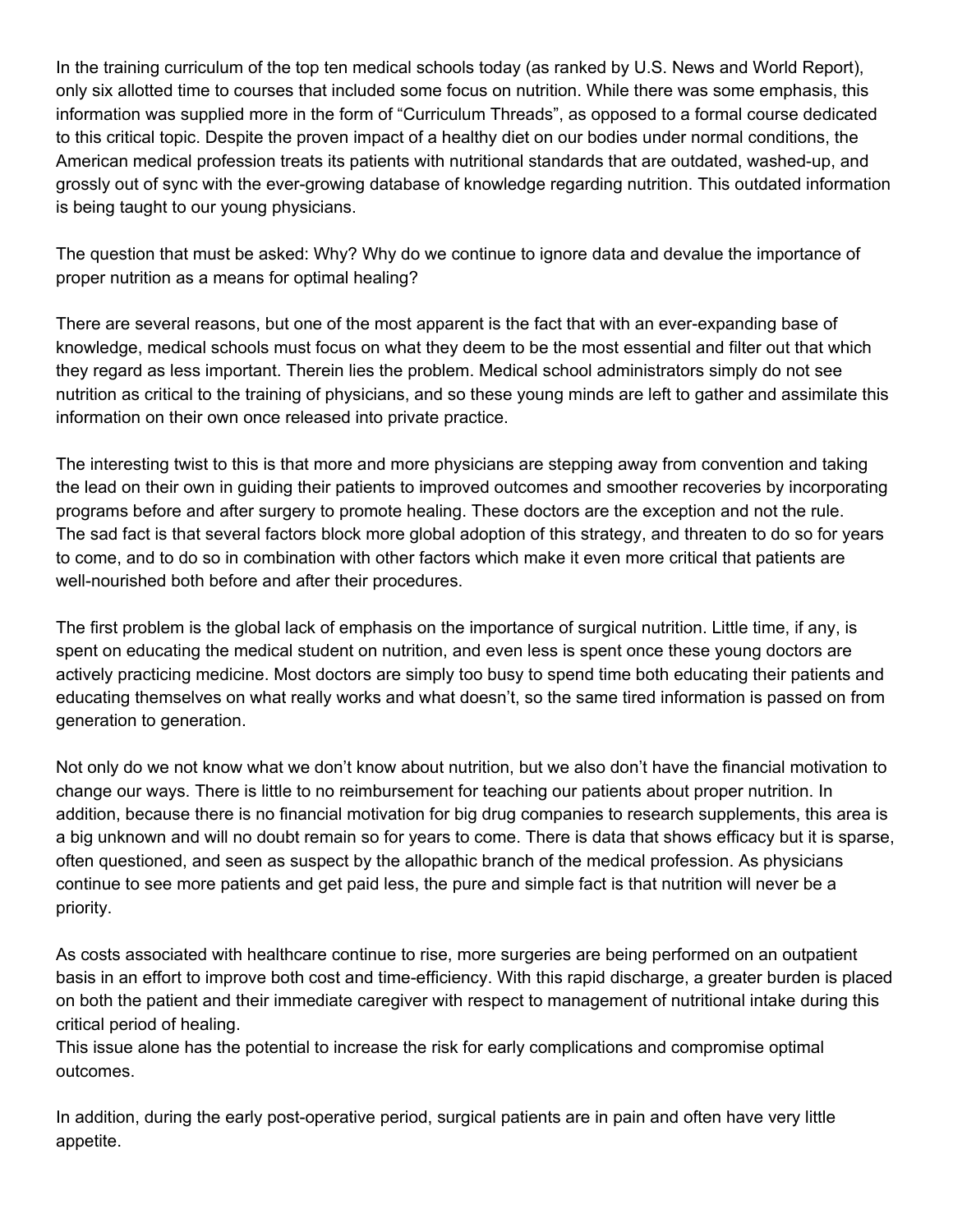They are usually on a number of medications, which makes it challenging for them to prepare healthy meals and potentially reduces their interest in solid food. In addition, given the vast amount of information related to nutrition online and through the media, a majority of patients are often confused and literally paralyzed when it comes to making healthy choices. The result? Many eat poorly; some eat little to nothing at all. In so doing, their bodies are robbed of important building blocks for the repairs that are essential for healing during this critical period.

Add to this the fact that before surgery, we doctors typically provide you with little to no nutritional guidance. As previously mentioned, we are not only poorly trained in the area of surgical nutrition, but, quite simply, we do not have the time, the interest, or the appreciation for the importance of early postoperative nutrition. Even the best surgical training programs continue to place little value on nutrition, and instead, choose to focus on technical aspects of surgery and the growing importance of cost-containment.

When issues do arise, they often present in the form of wound-healing complications and sub-optimal results. These complications not only increase healing time but may also compromise the quality of life. The end result is that a surgical procedure performed by a talented surgeon on a motivated patient may ultimately lead to a sub-optimal result, simply because the proper nutrients were not available during the early phases of healing.

To optimally heal, proper building blocks need to be made available, not only after surgery but also before surgery so that each patient is adequately prepared for the procedure itself. This requires education, planning, and the recognition of the importance of surgical nutrition.

The medical system needs to change from the ground up, not only with regard to educating our doctors, but also with regard to the education of our patients. We need to improve how we approach surgery from the standpoint of the surgeon as well as the patient, and both sides ultimately need to bear responsibility for outcomes. It is no longer acceptable to simply play naive and cross our fingers. The time has come for a paradigm shift, and we must move forward in a manner that is both responsible and reasonable and that benefits both parties.

This book is a wake-up call to your doctor as well as to you, the consumer. What you do with it can make all the difference to your health.